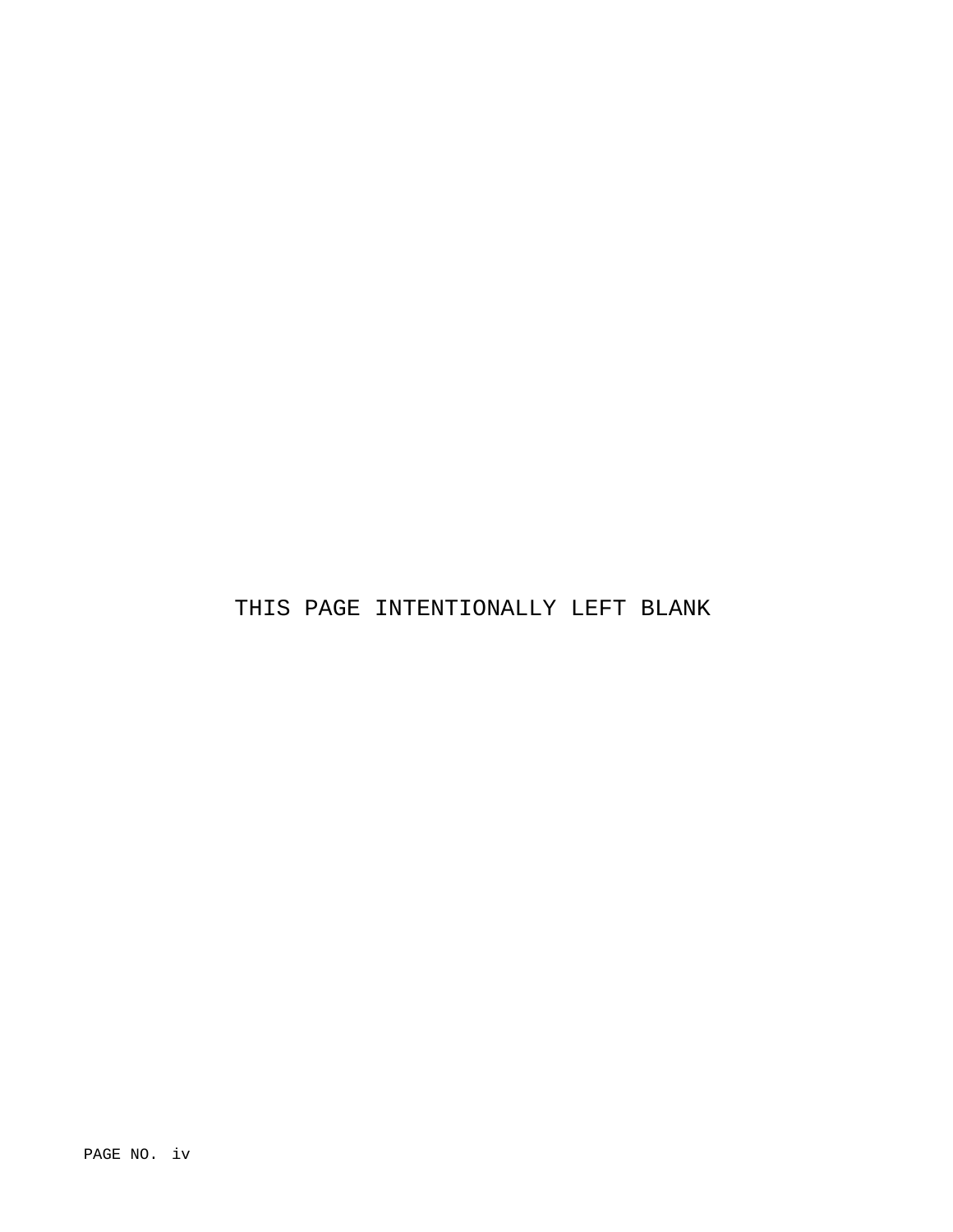#### DEPARTMENT OF THE ARMY MILITARY CONSTRUCTION FY 2005

#### REGION SUMMARY

|               |         | AUTHORIZATION APPROPRIATION |
|---------------|---------|-----------------------------|
| REGION OFFICE | REOUEST | REOUEST                     |
|               |         |                             |

INSIDE THE UNITED STATES

\_\_\_\_\_\_\_\_\_\_\_\_\_\_\_\_\_\_\_\_\_\_\_\_

| USA Installation Management Northwest Region Office |  |  | 44.792 |
|-----------------------------------------------------|--|--|--------|
| USA Installation Management Southeast Region Office |  |  | 37,094 |
|                                                     |  |  |        |
|                                                     |  |  |        |

TOTAL 0 81,886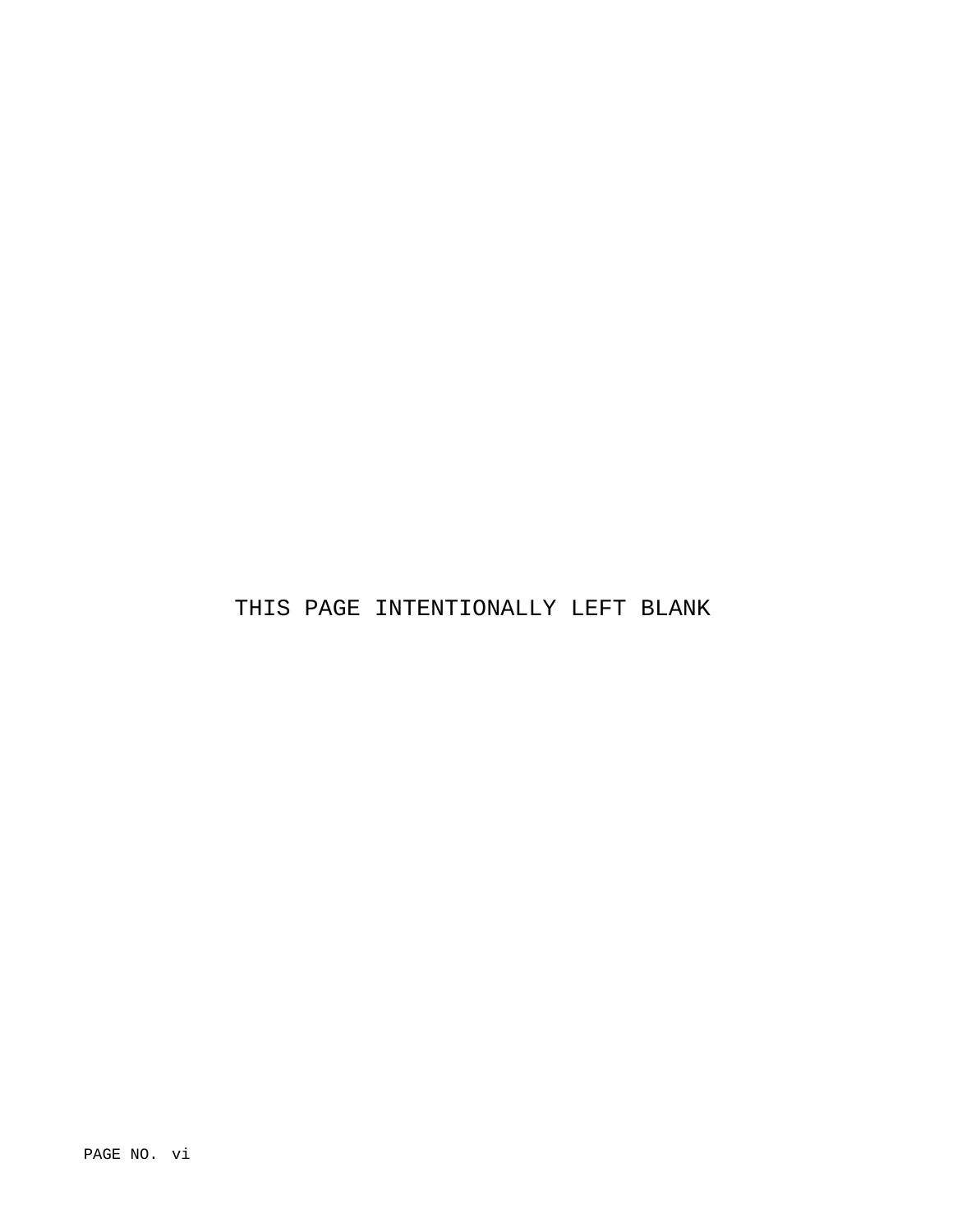#### DEPARTMENT OF THE ARMY MILITARY CONSTRUCTION FY 2005

#### COMMAND SUMMARY

| MAJOR ARMY COMMAND NAME | REOUEST | REQUEST                     |
|-------------------------|---------|-----------------------------|
|                         |         | AUTHORIZATION APPROPRIATION |

INSIDE THE UNITED STATES

\_\_\_\_\_\_\_\_\_\_\_\_\_\_\_\_\_\_\_\_\_\_\_\_

| US Army Materiel Command | 0      | 81,886 |
|--------------------------|--------|--------|
|                          |        |        |
| TOTAL                    | $\cap$ | 81,886 |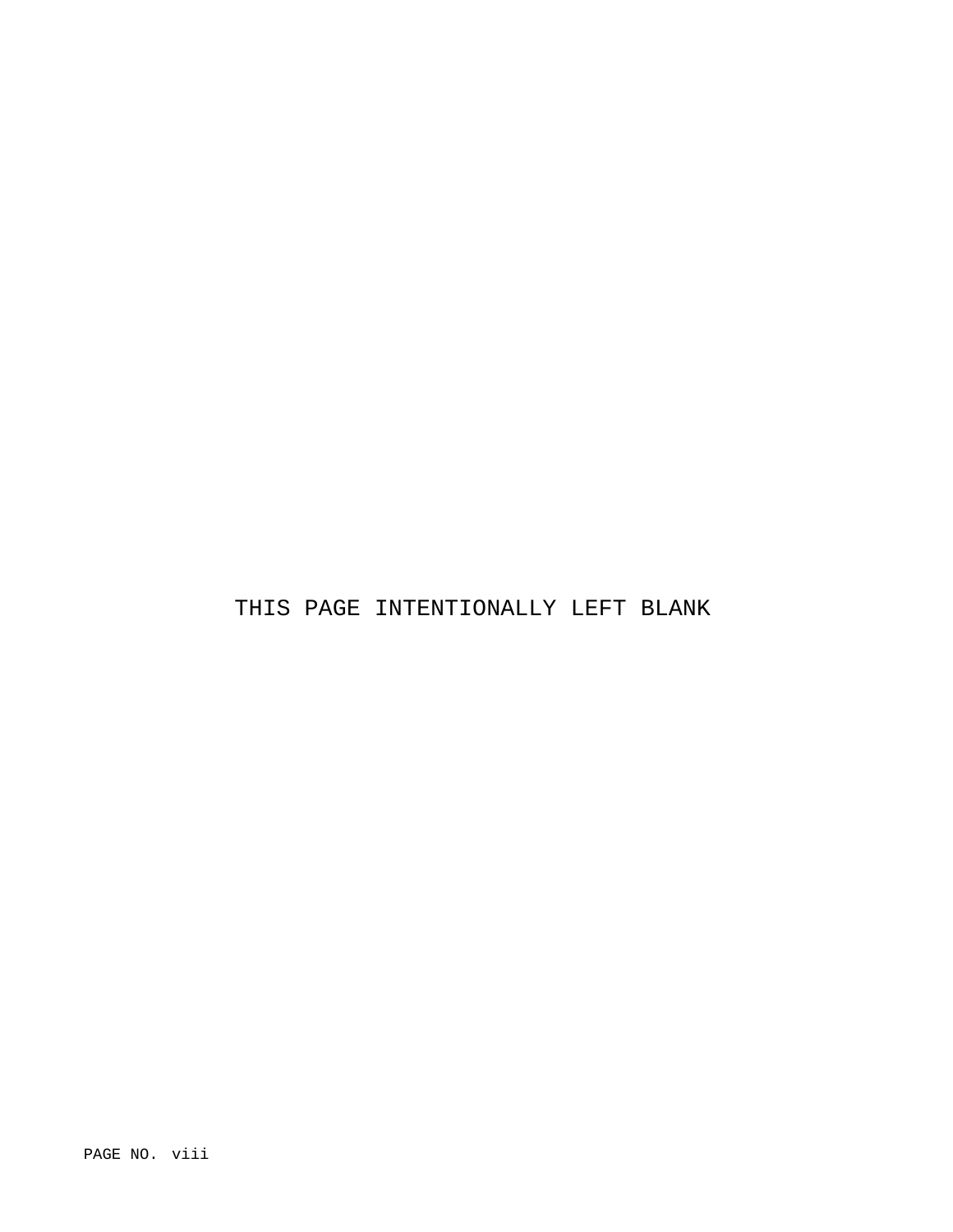### DEPARTMENT OF THE ARMY FISCAL YEAR 2005 MILITARY CONSTRUCTION (DOLLARS ARE IN THOUSANDS)

| STATE    |         | INSTALLATION (COMMAND/REGION)              |                                     |        | NEW/                 |   |
|----------|---------|--------------------------------------------|-------------------------------------|--------|----------------------|---|
|          | PROJECT |                                            | AUTHORIZATION APPROPRIATION CURRENT |        |                      |   |
|          | NUMBER  | PROJECT TITLE                              | REOUEST                             |        | REQUEST MISSION PAGE |   |
|          |         |                                            |                                     |        |                      |   |
|          |         |                                            |                                     |        |                      |   |
| Colorado |         | Pueblo Depot Activity (AMC/NWRO)           |                                     |        |                      | 3 |
|          | 57496   | Ammunition Demilitarization Facility Ph VI | $\mathbf 0$                         | 44,792 | N                    | 5 |
|          |         | Subtotal Pueblo Depot Activity             | \$<br>0                             | 44,792 |                      |   |
|          |         | * TOTAL CHEMD FOR<br>Colorado              | $\Omega$                            | 44,792 |                      |   |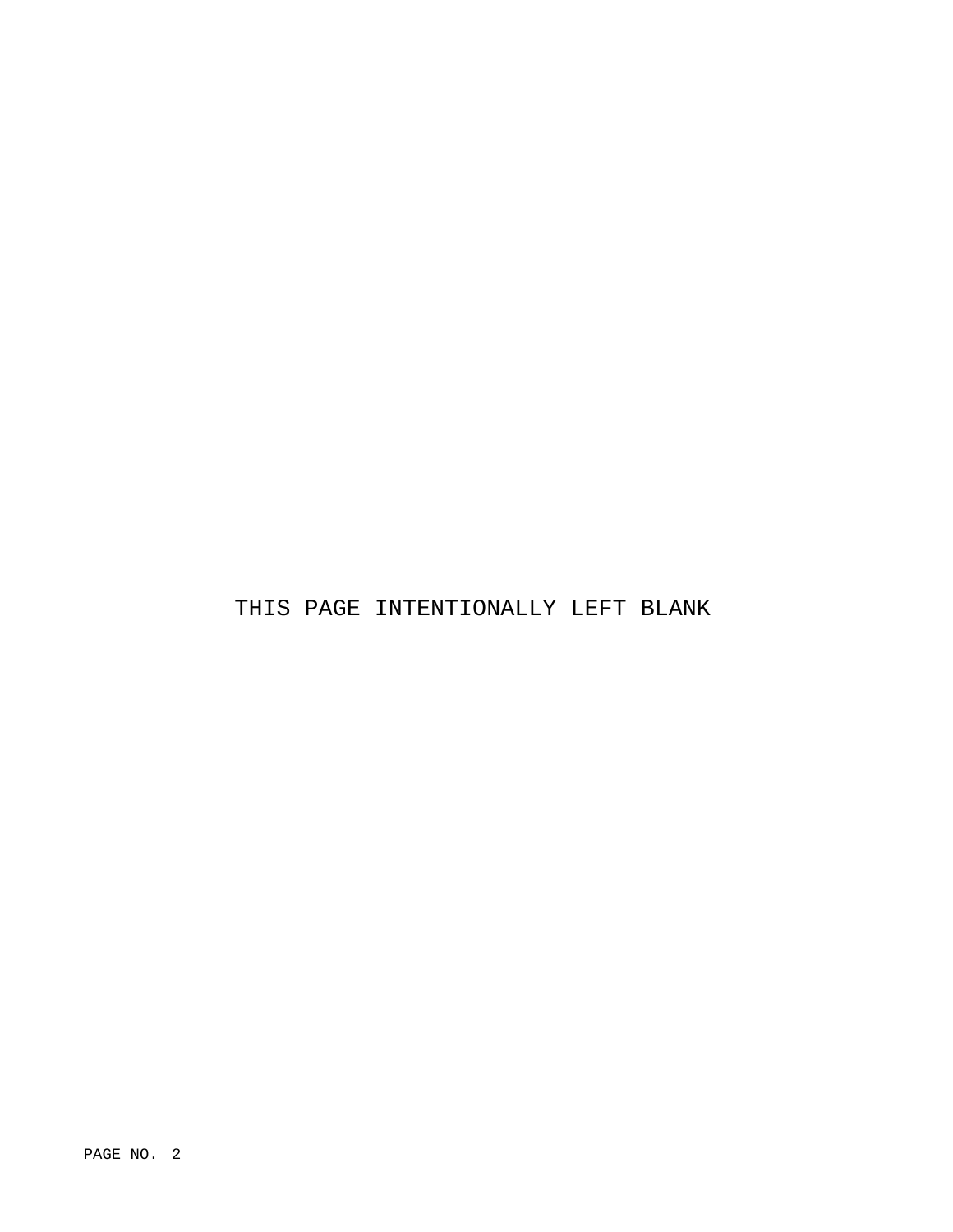### DEPARTMENT OF THE ARMY FISCAL YEAR 2005 MILITARY CONSTRUCTION (DOLLARS ARE IN THOUSANDS)

| STATE    |         | INSTALLATION (COMMAND/REGION)               |                    |                                     | NEW/ |    |
|----------|---------|---------------------------------------------|--------------------|-------------------------------------|------|----|
| ------   | PROJECT |                                             |                    | AUTHORIZATION APPROPRIATION CURRENT |      |    |
|          | NUMBER  | PROJECT TITLE                               |                    | REQUEST REQUEST MISSION PAGE        |      |    |
|          |         |                                             |                    | --------------                      |      |    |
| Kentucky |         | Blue Grass Army Depot (AMC/SERO)            |                    |                                     |      | 11 |
|          | 51027   | Ammunition Demilitarization Fac Ph-V        | $\Omega$           | 37,094                              | N    | 13 |
|          |         | Subtotal Blue Grass Army Depot              | \$<br>$\mathbf{0}$ | 37,094                              |      |    |
|          |         | * TOTAL CHEMD FOR Kentucky                  | $\Omega$           | 37,094                              |      |    |
|          |         | ** TOTAL INSIDE THE UNITED STATES FOR CHEMD | \$<br>$\Omega$     | 81,886                              |      |    |
|          |         | MILITARY CONSTRUCTION TOTAL                 | \$<br>0            | 81,886                              |      |    |